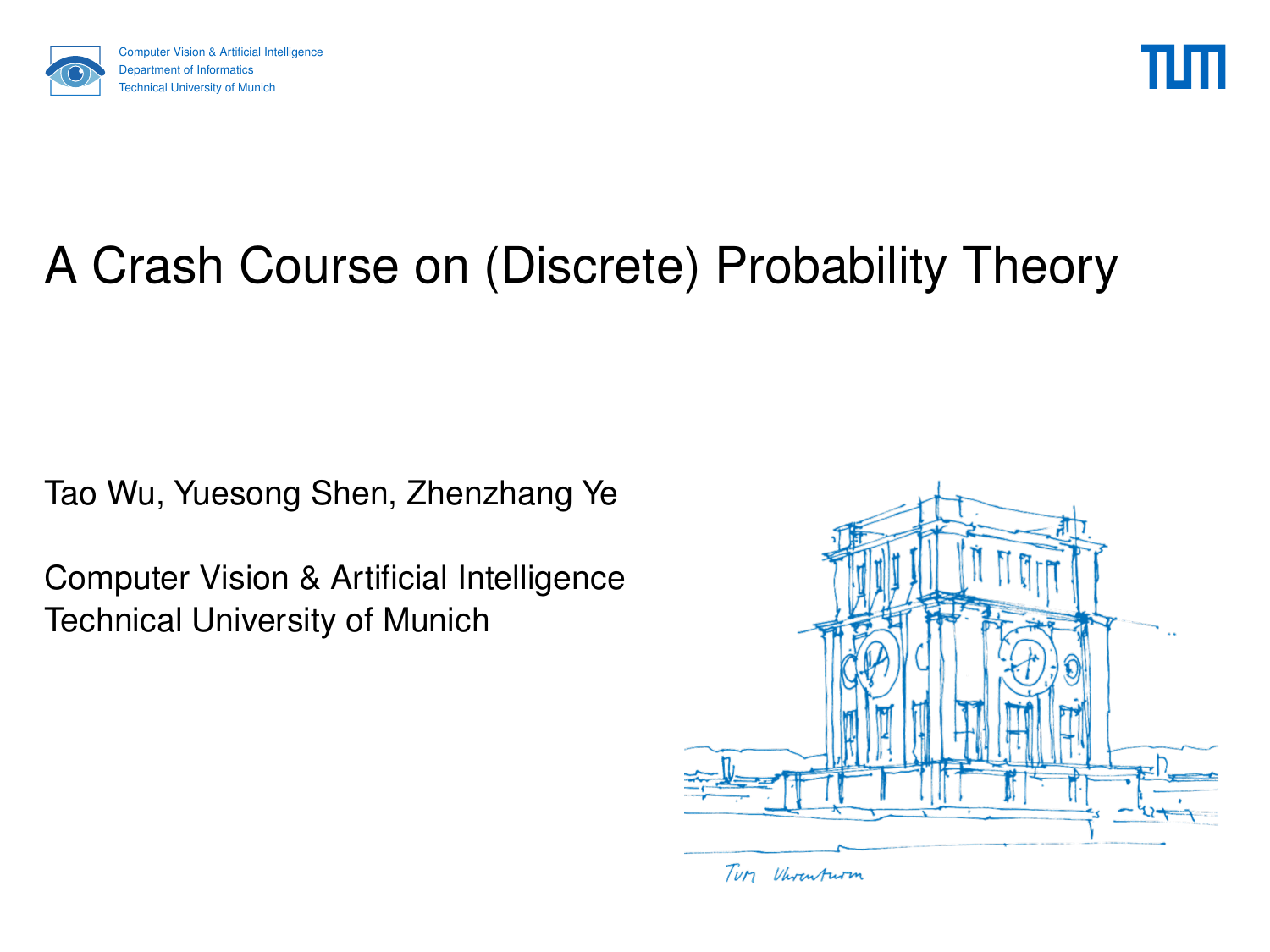

# Probability Space

A **probability space** is a triplet  $(\Omega, \mathscr{F}, P)$  consisting of:

- a **sample space** Ω an arbitrary non-empty set.
- a σ**-algebra** a set of subsets (*events*) of Ω s.t.
	- $-\Omega \in \mathscr{F}$ .
	- $\mathscr F$  is closed under complements:

$$
A\in\mathscr{F}\ \Rightarrow\ \Omega\backslash A\in\mathscr{F}.
$$

 $\mathscr F$  is closed under countable unions:

$$
(\mathcal{A}_i)_{i\in\mathbb{N}}\in\mathscr{F} \ \Rightarrow \ \bigcup_{i\in\mathbb{N}}A_i\in\mathscr{F}.
$$

- a **probability measure**  $P : \mathscr{F} \to [0,1]$  s.t.
	- − *P* is σ-additive: if (*Ai*)*i*∈<sup>N</sup> ∈ Ω is a countable collection of *pairwise disjoint* sets, then

$$
P(\bigcup_{i\in\mathbb{N}}A_i)=\sum_{i\in\mathbb{N}}P(A_i).
$$

 $-P(\Omega) = 1.$ PGM SS19 : A Crash Course on (Discrete) Probability Theory 2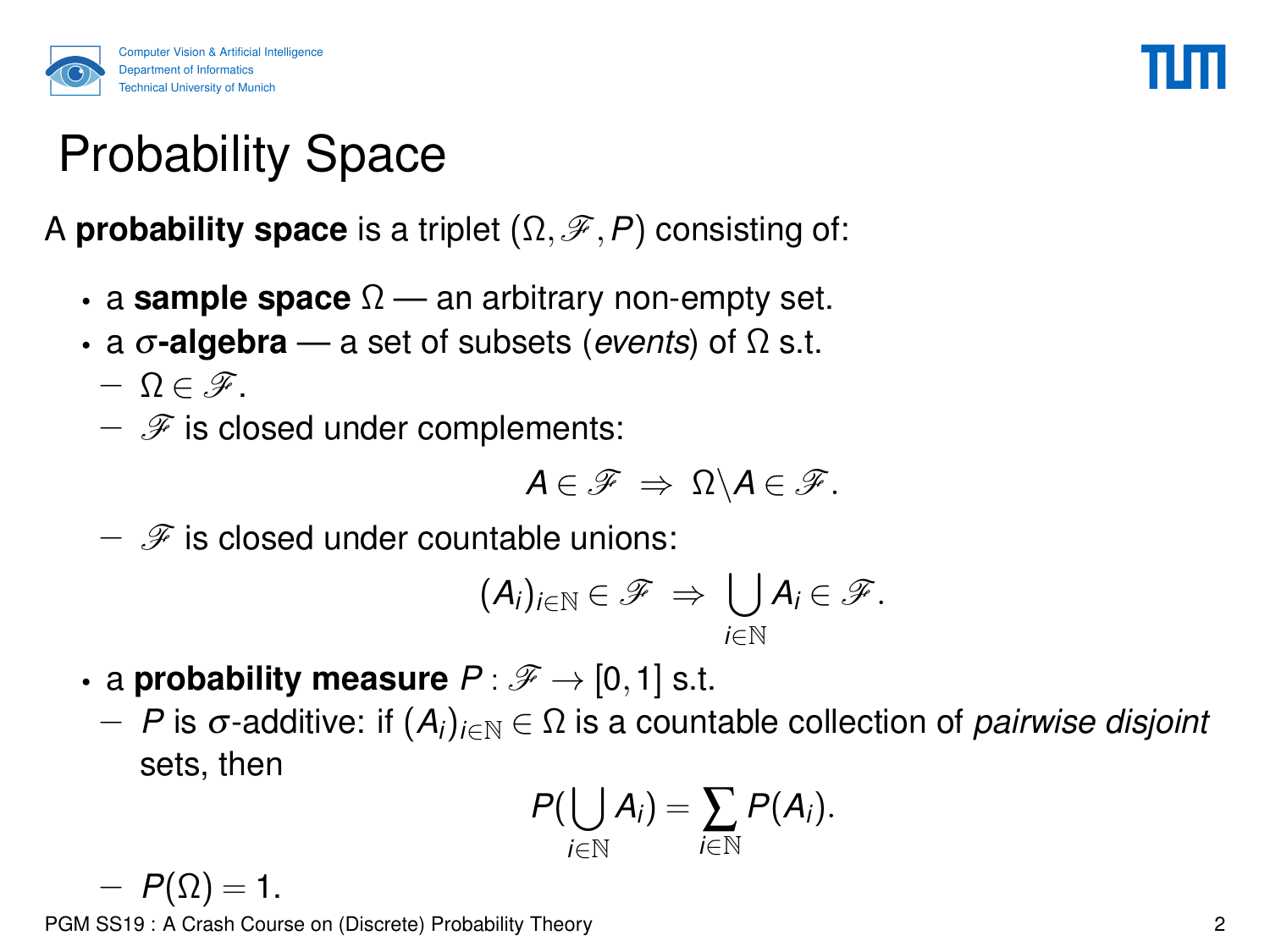



#### Immediate Properties (as exercises)

- $\emptyset \in \mathscr{F}$  and  $P(\emptyset) = 0$ .
- $A \subset B$  ⇒  $P(A) \le P(B)$ .
- *P*(*A*∩*B*) ≤ min(*P*(*A*),*P*(*B*)).
- *P*(*A*∪*B*) ≤ *P*(*A*) +*P*(*B*).
- $P(\Omega \backslash A) = 1 P(A)$ .
- If  $(A_i)_{i\in\mathbb{N}}\in\mathscr{F}$  is set of pairwise disjoint events s.t.  $\bigcup_{i\in\mathbb{N}}A_i=\Omega,$  then  $\sum_{i\in\mathbb{N}}P(A_i)=1$ .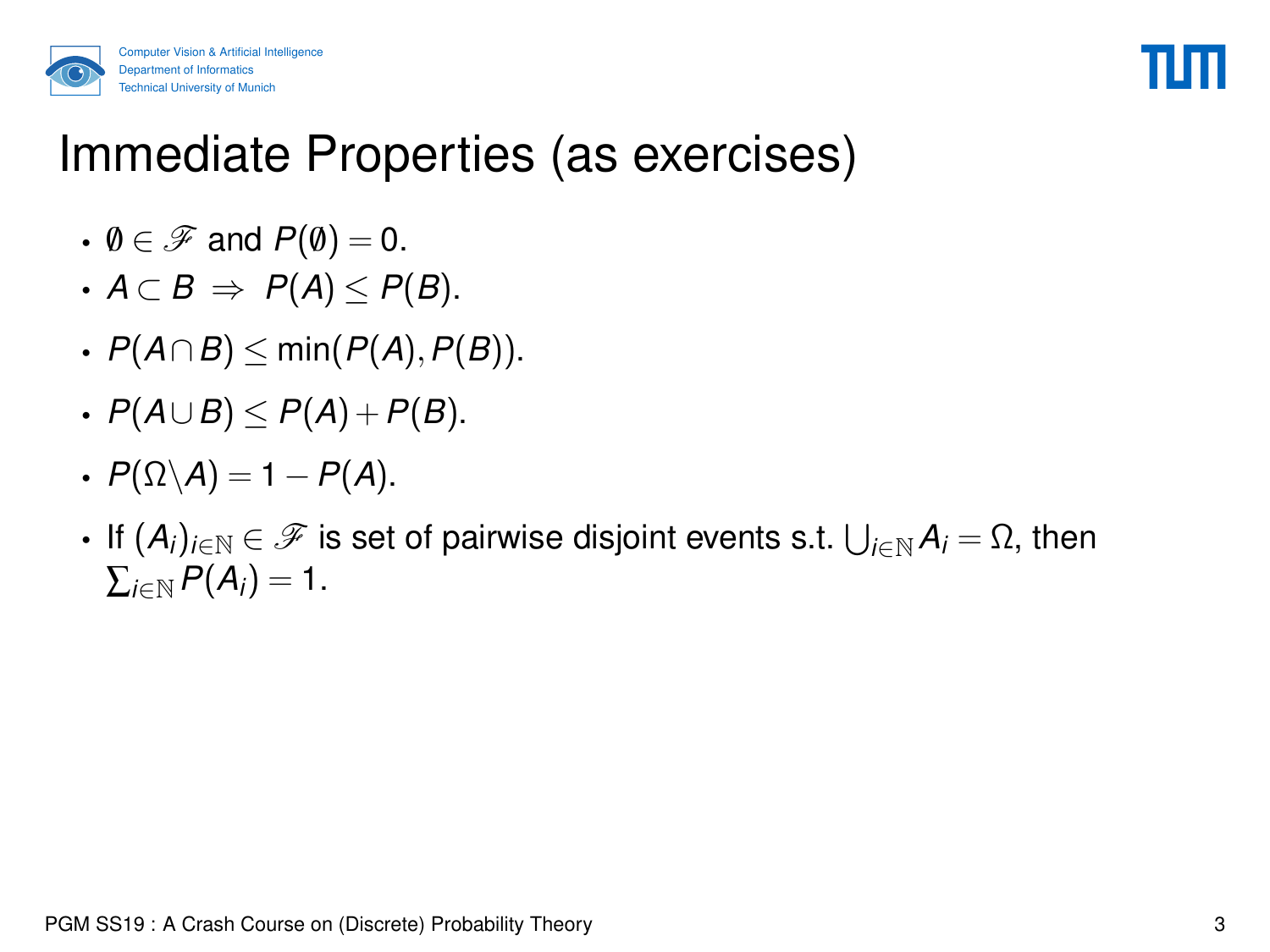



# Conditional Probability

Assume  $P(B) \neq 0$ . The **conditional probability** of event *A* given *B* is defined as

<span id="page-3-0"></span>
$$
P(A|B) := \frac{P(A \cap B)}{P(B)}.\tag{\dagger}
$$

• Chain rule:

*P*(*A*<sub>1</sub>∩*A*<sub>2</sub>∩...∩*A*<sub>*k*</sub>) = *P*(*A*<sub>1</sub>)*P*(*A*<sub>2</sub>|*A*<sub>1</sub>)*P*(*A*<sub>3</sub>|*A*<sub>2</sub>∩*A*<sub>1</sub>)...*P*(*A*<sub>*k*</sub>|*A*<sub>*k*−1</sub>∩...∩*A*<sub>1</sub>). Proof: Recursively apply ([†](#page-3-0)).

• Independence: Two events *A* and *B* are **independent** (*A* ⊥ *B*) iff

$$
P(A \cap B) = P(A)P(B) \Leftrightarrow P(A|B) = P(A).
$$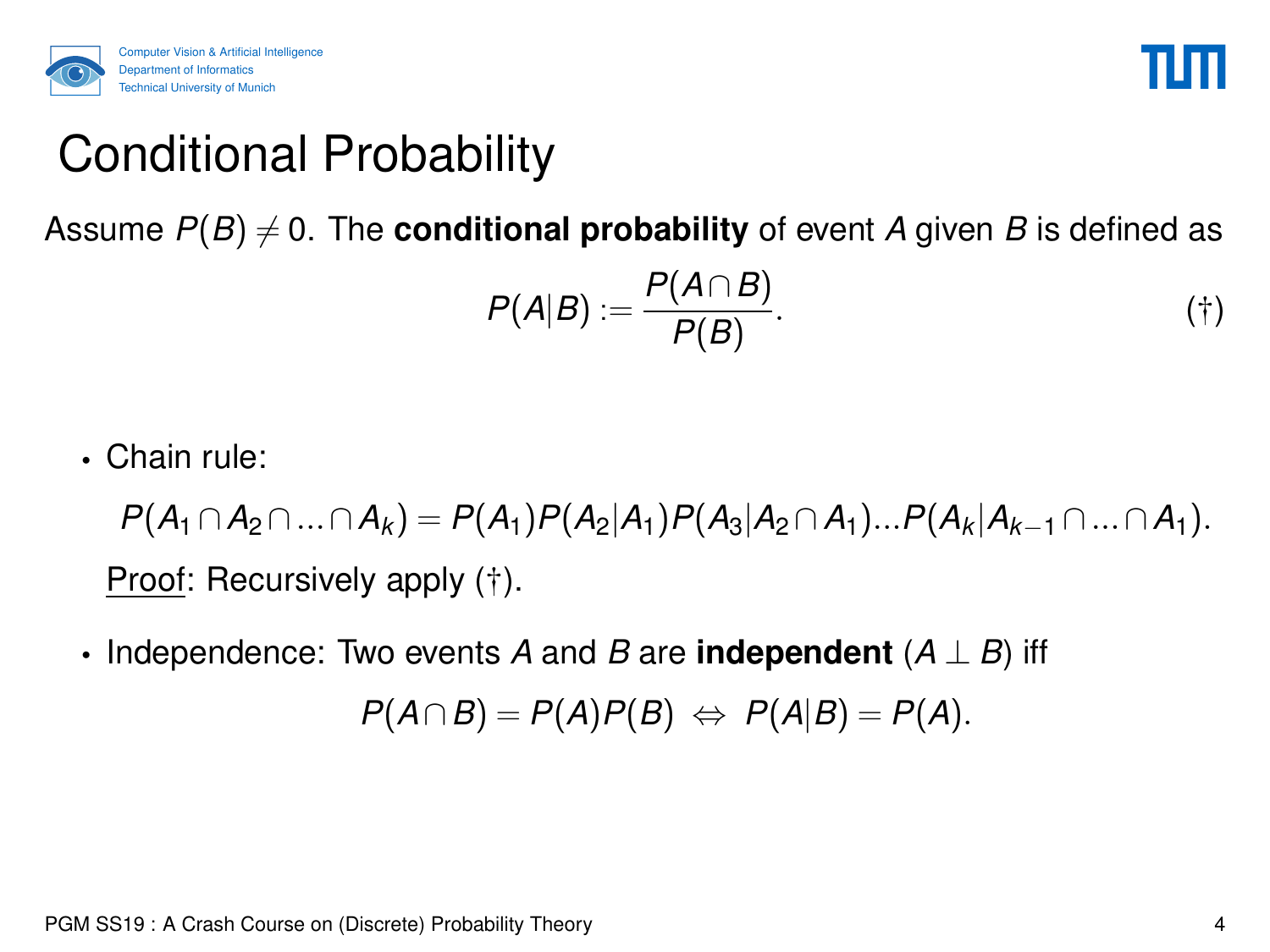



## Discrete vs. Continuous Probability Space

- Discrete case (sufficient for this course):
	- $\Omega$  contains at most countably many elements.
	- $-$  Typically, we set  $\mathscr{F} = 2^{\Omega}$  (the power set of  $\Omega$ ).
	- − *P* is characterized by **probability mass function** *p* : Ω → [0,1] s.t.  $\sum_{\omega \in \Omega} p(\omega) = 1$ . This means:

$$
\forall A \in \mathscr{F}: P(A) = \sum_{\omega \in A} p(\omega).
$$

- Continuous case:
	- − Ω is a (possibly uncountable) *measurable space*.
	- − *P* is a *probability measure*.
	- $-$  *P* often admits a **probability density function**  $ρ$  :  $Ω → [0, 1]$  ( $Ω ⊂ ℝ<sup>n</sup>$ ), i.e.,

$$
\forall A \in \mathscr{F}: P(A) = \int_A p(\omega) d\omega.
$$

Formally,  $p = \frac{dP}{dQ}$ *d*ω is the *Radon-Nikodym derivative* of *P* w.r.t. the Lebesgue measure.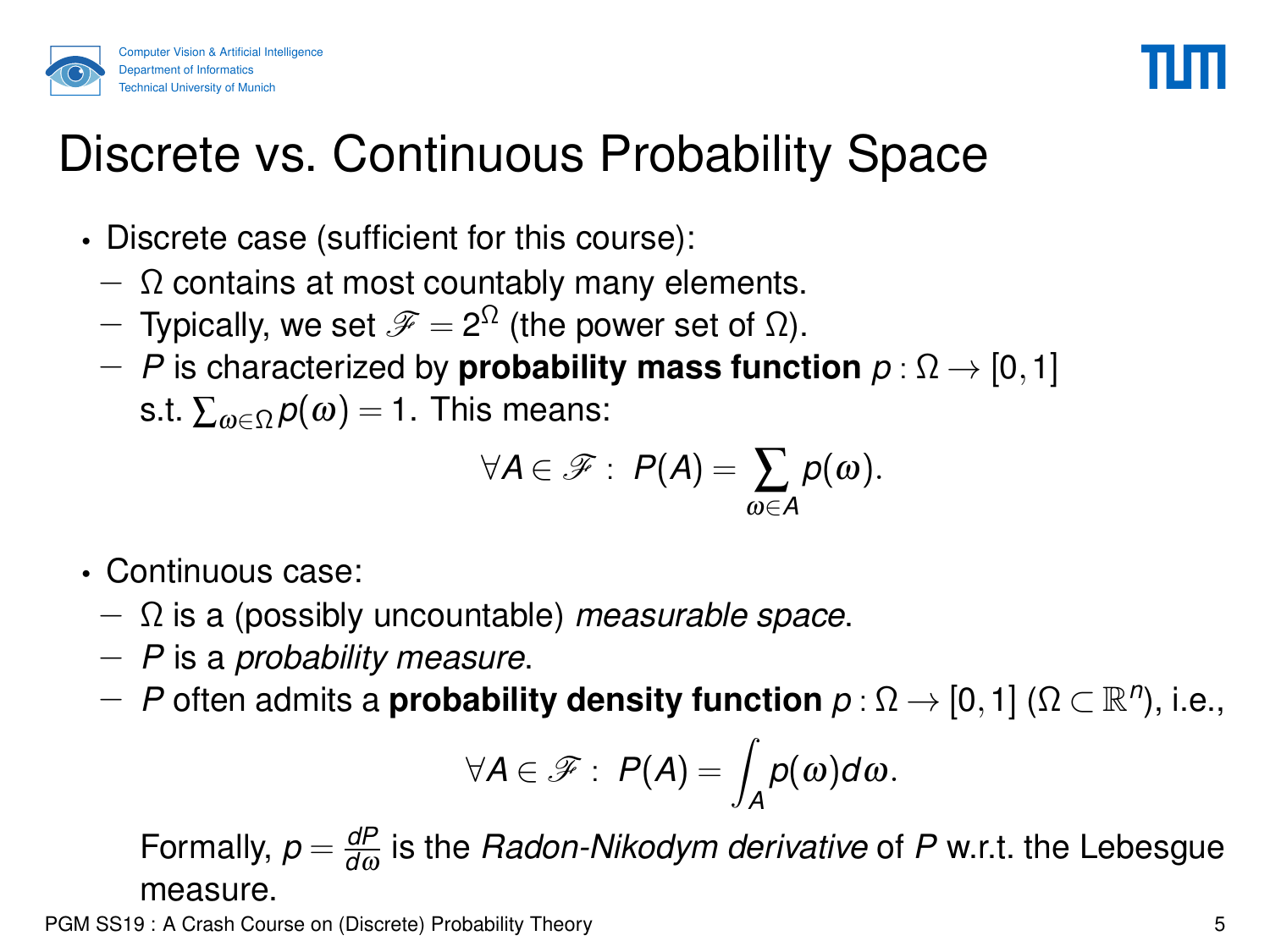



### Random Variable

- A **random variable** *X* on  $(\Omega, \mathscr{F}, P)$  is a *measurable function*  $X : \Omega \to \mathscr{X}$  s.t.  $\forall A\subset \mathscr{X}$  measurable :  $P(X\in A):=P(X^{-1}(A))=P(\{\omega\in \Omega: X(\omega)\in A\}).$ 
	- **Expectation**:

$$
\mathbb{E}[X] := \int_{\Omega} X(\omega) dP(\omega)
$$
 (continuous)  
= 
$$
\sum_{\omega \in \Omega} X(\omega) p(\omega).
$$
 (discrete)

• **Covariance** (*X*,*Y* are both real-valued RV):

$$
Cov[X, Y] := \mathbb{E}[(X - \mathbb{E}[X])(Y - \mathbb{E}[Y])]
$$
  
=  $\mathbb{E}[XY] - \mathbb{E}[X]\mathbb{E}[Y].$ 

• **Variance**:  $Var[X] := Cov[X, X]$ .

For discrete RV, it's convenient to directly work on the (discrete) output space  $\mathscr{X}$ :

$$
p(x) := P(X = x) \quad \text{(so that } \ \mathbb{E}[X] = \sum_{x \in \mathscr{X}} x p(x), \ \text{etc.} \text{)}
$$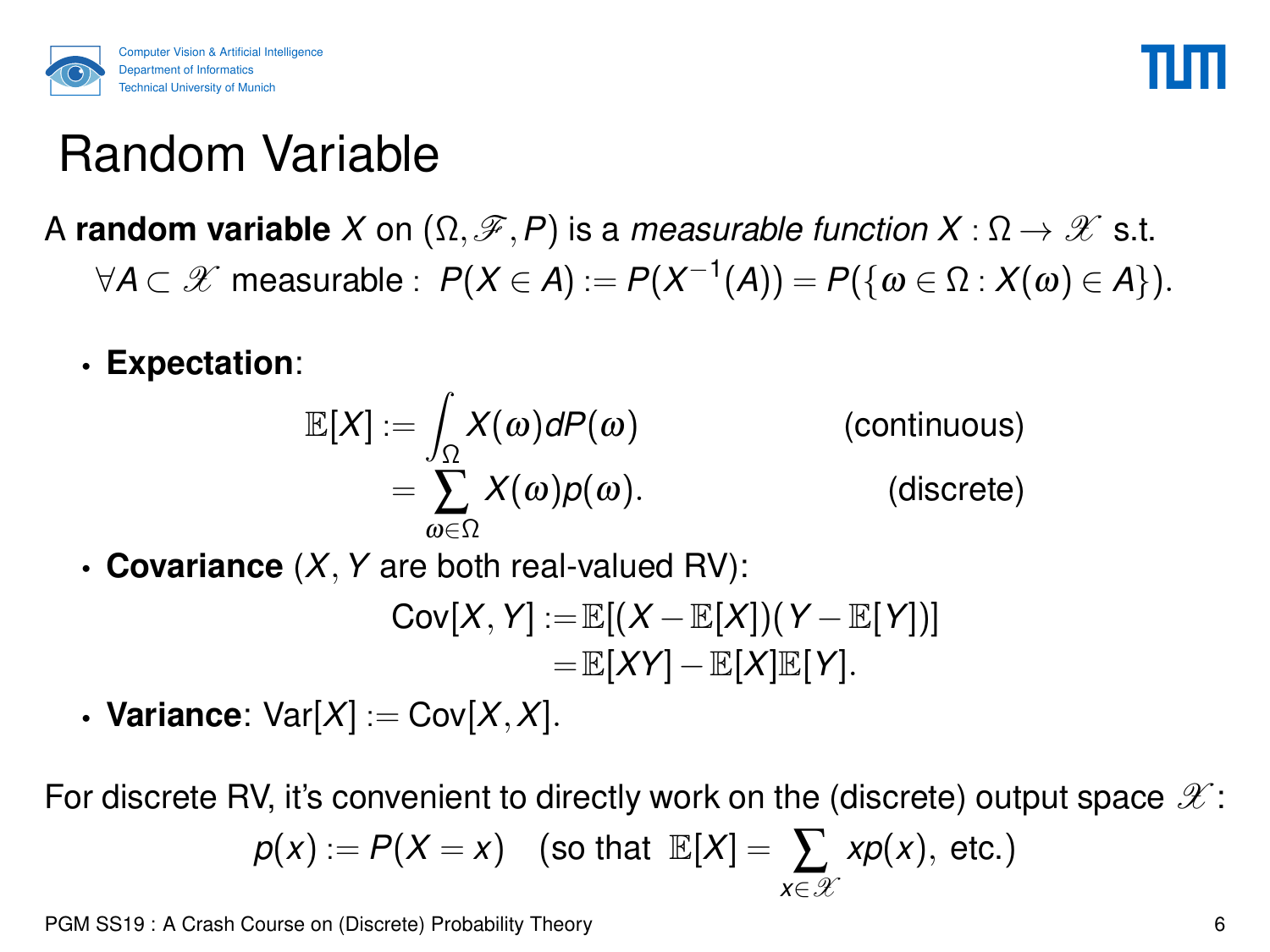

#### Simple Properties (as exercises)

Expectation:

- $\mathbb{E}[a] = a$  for any constant *a*.
- Linearity:

$$
\mathbb{E}[X+Y] = \mathbb{E}[X] + \mathbb{E}[Y],
$$
  

$$
\mathbb{E}[\alpha X] = \alpha \mathbb{E}[X].
$$
 ( $\alpha$  is a constant scalar)

Covariance:

- Cov $[X, a]$  = Cov $[a, X]$  = 0 for any constant *a*.
- Homogeneity:

Cov $[\alpha X, \beta Y] = \alpha \beta$  Cov $[X, Y]$ .  $(\alpha, \beta$  are constant scalars)

• Covariance under independence *X* ⊥ *Y*:

$$
\mathbb{E}[XY] = \mathbb{E}[X]\mathbb{E}[Y] \quad \Leftrightarrow \quad \text{Cov}[X,Y] = 0.
$$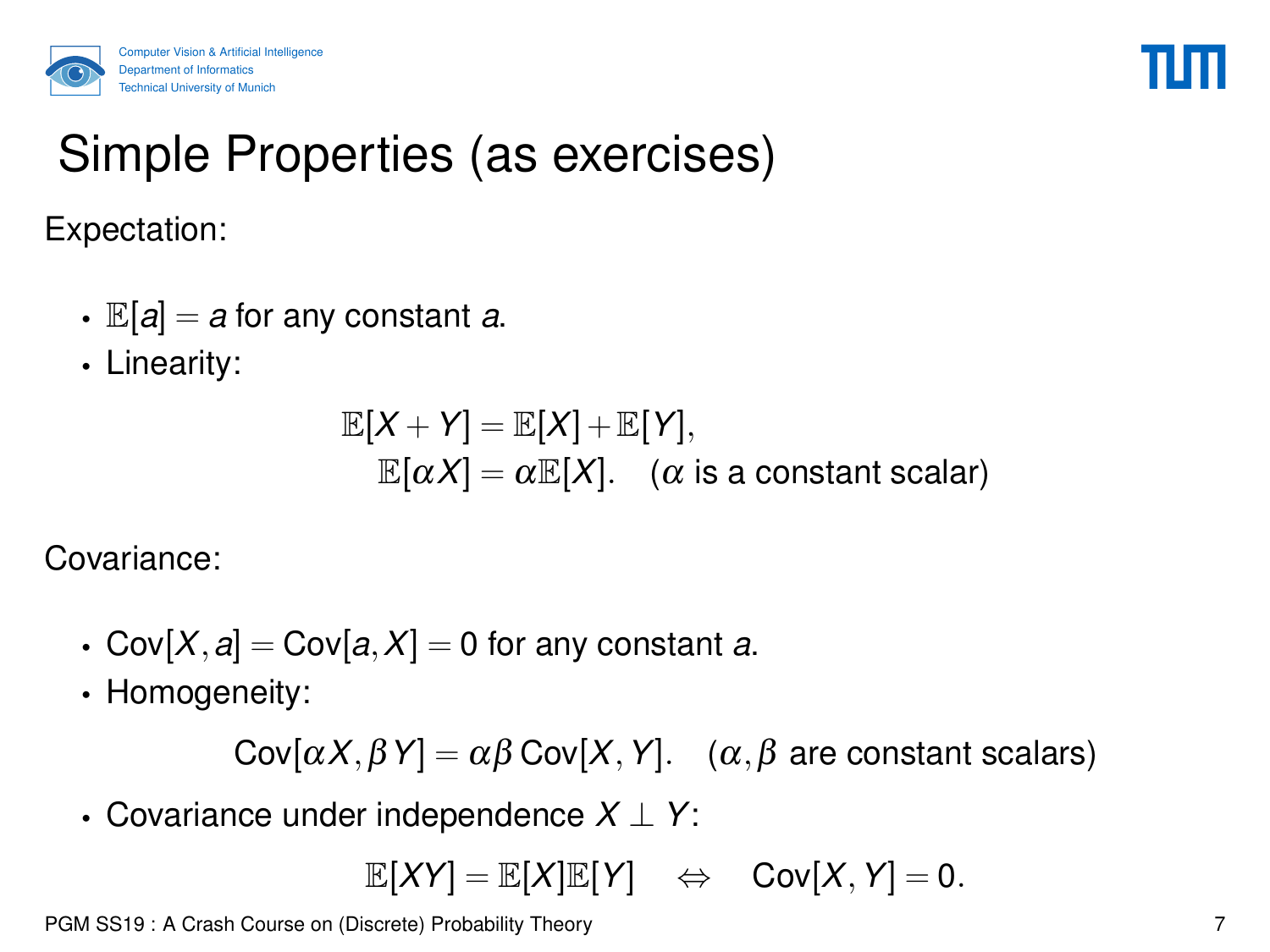



# Joint, Marginal, and Conditional Probability

Let two discrete random variables *X*,*Y* be given.

**Joint probability**:

$$
p(x,y)=P(X=x,Y=y).
$$

**Marginal probability**:

$$
p(x) = \sum_{y} p(x, y).
$$

**Conditional probability**:

$$
p(x|y) = P(X = x | Y = y) = \frac{p(x, y)}{p(y)} = \frac{p(x, y)}{\sum_{x} p(x, y)}.
$$

**Independence** between *X*, *Y* (denoted by  $X \perp Y$ ) iff

$$
p(x,y) = p(x)p(y) \Leftrightarrow p(x|y) = p(x).
$$

**Bayes' rule**:

$$
\rho(y|x) = \frac{\rho(x|y)\rho(y)}{\rho(x)}.
$$